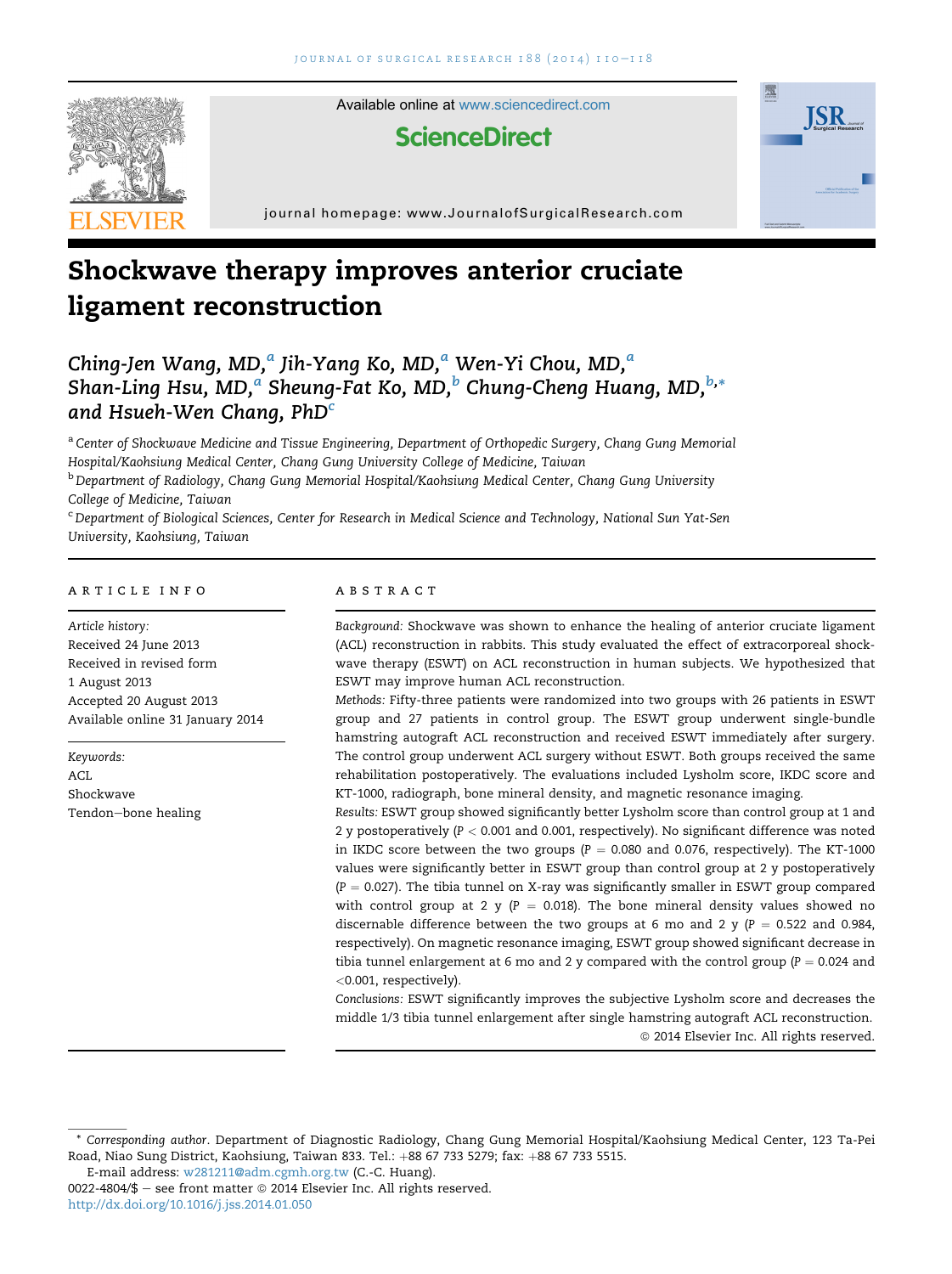### 1. Introduction

Anterior cruciate ligament (ACL) reconstruction is usually performed by the transfer of a free tendon graft into a bone tunnel. The functional outcome of ligament reconstruction relies on the firm healing of tendon to bone in the bone tunnel. The phenomenon of ligamentization after free autograft ACL reconstruction remains controversial [\[1\]](#page-7-0). Previous studies showed conflicting results  $[2-9]$  $[2-9]$ . Some studies demonstrated the phenomenon of ligamentization after implantation of tendon autograft into a bone tunnel  $[2,5,7-9]$  $[2,5,7-9]$ . However, other studies showed the opposite results and concluded that metaphyseal bone and tendon do not heal together [\[3,4,6\].](#page-7-0)

Many factorsmay influence the healing of tendon to bone in ACL surgery. Some studies demonstrated that bone morphogenic protein is effective in promoting bone formation and the healing of tendon to bone in a bone tunnel  $[10-13]$  $[10-13]$ . Other studies attempted to improve the healing of tendon to bone with different modalities including periosteum augmentation, calcium phosphate cement, tricalcium phosphate, calcium phosphate-hybridized tendon, granulocyte colony-stimulating factor, magnesium-based adhesive, hyperbaric oxygen therapy, and gene transfer  $[14-21]$  $[14-21]$ . Some reported limited success, but none showed consistent results. In animal experiment, extracorporeal shockwave therapy (ESWT) was shown to induce the ingrowth of neovascularization and promote tissue repair  $[22-24]$  $[22-24]$  $[22-24]$ . Prior studies demonstrated that ESWT is effective in promoting tendon-bone healing in bone tunnel after ACL reconstruction in a rabbit model [\[23\].](#page-8-0)

In clinical setting, bone tunnel enlargement on radiograph and magnetic resonance imaging (MRI) are often used as the evaluation parameters after ACL reconstruction. [\[25\]](#page-8-0) Many factors may affect the bone tunnel enlargement including the fixation type and the location. The implication of bone tunnel enlargement after ACL reconstruction and subsequent mechanical instability is still debated  $[25-30]$  $[25-30]$ . Some authors concluded that bone tunnel enlargement is the main contributory factor that leads to laxity of ACL autograft [\[25,29,30\].](#page-8-0) Many studies addressed different approaches to prevent or reduce the risk of bone tunnel enlargement after ACL reconstruction including adding autograft or allograft bone plugs, use of biocomposite interference screw fixation, and the use of aperture fixation. However, there is no consensus on the best method  $[31-34]$  $[31-34]$ . The purpose of this prospective study was to evaluate the effect of ESWT on the functional outcome and the decrease of tibia tunnel enlargement after hamstring autograft ACL reconstruction. We hypothesized that ESWT may improve the functional outcome and decrease the tibia tunnel enlargement in hamstring autograft ACL reconstruction.

# 2. Materials and methods

The Institutional Review Board approved this study. Each patient was required to sign an informed consent before participation in the study. The inclusion criteria included patients with an ACL-deficiency knee undergoing primary ACL reconstruction. The exclusion criteria included revision

ACL surgery, previous knee surgery, and knees with multiple ligament injury. Fifty-three patients with 53 knees were included in the study. Patients were randomly divided into two groups using the computer-generated block labels. Twenty-six patients (26 knees) with odd numbers were assigned to the ESWT group, whereas 27 patients (27 knees) with even numbers were assigned to the control group. The flow chart of patient recruitment is shown in [Figure 1](#page-2-0). The demographic characteristics are shown in [Table 1](#page-2-0). Patients in the ESWT group underwent arthroscopic single-bundle semitendinosus autograft ACL reconstruction and received ESWT immediately after surgery. Patients in the control group underwent single-bundle semitendinosus autograft ACL reconstruction, but no ESWT after surgery.

#### 2.1. ACL reconstruction

With patient under general or spinal anesthesia, the affected leg was draped in sterile fashion. A complete arthroscopic examination of the knee was performed. The associated injuries including meniscal tears and chondral lesions were identified. The procedure was concomitantly performed for associated meniscal and chondral lesions. Meniscal tears were noted in eight knees (31%) of the ESWT group and seven knees (26%) of the control group. Meniscus repair was performed in four cases each of the ESWT and the control groups, whereas partial meniscectomy was done in four and three cases of the ESWT group and the control group, respectively. Chondral defects were seen in four cases in each group, and the small lesions (<1.0 cm) were managed with debridement. During ACL reconstruction, the ACL stump was partially debrided. The locations of the femoral tunnel on the lateral femoral condyle and the tibia tunnel in tibia eminence were verified anatomically using the ACL footprints as the landmarks under arthroscopy. A 25-mm long incision was made on the anteromedial aspect of the proximal tibia. The semitendinosus tendon was harvested with a tendon stripper. The tendon graft was folded in either tripled or quadrupled fashion depending on the graft length and was sutured into a graft construct. The average graft size was 8 mm in  $\rm{diameter}\times{\rm 85\ mm}$  in length. The graft was pretensioned with 15 lb on tension device for 15 min before implantation. The ACUFEX instruments (Smith & Nephew, Andover, MA) were used in ACL reconstruction. The guide pin was inserted from either the anteromedial or extended medial portal into the knee joint. The footprint on the bony ridge of the lateral femoral condyle was referenced for femoral tunnel location. The femoral tunnel was created with a graft size matched reamer to a depth of 25 mm. Similarly, the tibia tunnel in tibia eminence was created with graft size-matched reamer. The tendon graft was delivered from tibia tunnel into the knee joint and then the femoral tunnel. Both ends of the graft were secured with bio-screws (MiTek products, Ethicon Inc, Johnson & Johnson Company, Marlborough, MA) with the knee at  $20^{\circ}-30^{\circ}$  of flexion. The femoral side was fixed first, and the tibia fixation was done afterward while the graft tension was maintained distally. The bio-screws were either the same size or one size smaller than the bone tunnel depending on the bone quality assessed during tunnel drilling.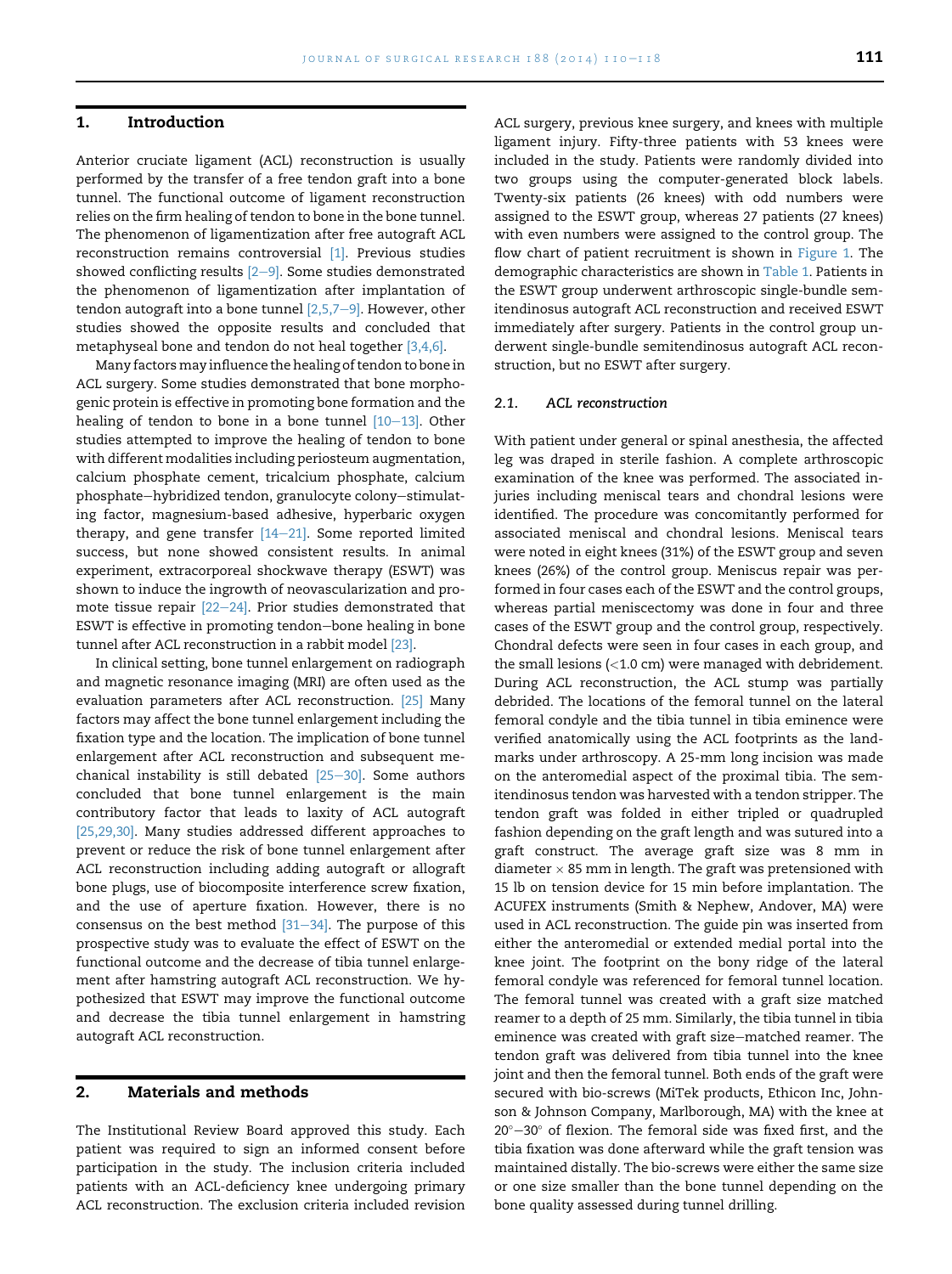<span id="page-2-0"></span>

Fig.  $1$  – The flow chart of patient recruitment.

#### 2.2. ESWT application

Patients in the ESWT group also received ESWT immediately after ACL surgery under the same anesthesia. The source of shockwave was from an OssaTron (High Medical Technology, Lengwil, Switzerland. It is now SANUWAVE, Alpharetta, GA).

The surgical wounds were covered with sterile cellulose barrier, and ultrasound gel was applied to the skin in contact with the shockwave tube. The shockwave was focused at the middle third of the tibia tunnel in anterior-posterior (AP) and lateral views, and the depth of treatment was verified by adjusting the height of the table until the two ring markers of

| Table $1$ – Patient demographic characteristics. |                         |                            |       |  |  |
|--------------------------------------------------|-------------------------|----------------------------|-------|--|--|
|                                                  | ESWT group ( $N = 26$ ) | Control group ( $N = 27$ ) | P     |  |  |
| Age $(y)$                                        | $28.3 \pm 7.4$ (15-45)  | $27.7 \pm 7.7$ (17-53)     | 0.858 |  |  |
| Males/females                                    | 21/5                    | 21/6                       | 0.788 |  |  |
| Right knee/left knee                             | 15/11                   | 14/13                      | 0.669 |  |  |
| Duration of symptoms (mo)                        | $21.4 \pm 22.5$ (1-72)  | $15.4 \pm 21.9$ (1-84)     | 0.167 |  |  |
| Mechanism of injury                              |                         |                            |       |  |  |
| Baseball injury                                  | 11/26                   | 16/27                      | 0.217 |  |  |
| Traffic accident                                 | 8/26                    | 6/27                       | 0.480 |  |  |
| Falling accident                                 | 5/26                    | 1/27                       | 0.075 |  |  |
| Other                                            | 2/26                    | 4/27                       | 0.413 |  |  |
| Meniscus injury                                  | 8/26(31%)               | 7/27 (26%)                 | 0.810 |  |  |
| Chondral injury                                  | 4/26(15%)               | 4/27(15%)                  | 0.954 |  |  |
| Length of follow-up (mo)                         | $41.2 \pm 12.9$ (24-55) | $41.0 \pm 13.5$ (24-55)    | 0.613 |  |  |

 $^*$ Mean  $\pm$  SD (range); ESWT: extracorporeal shockwave therapy; the numeric data between the ESWT and control groups are analyzed with Mann-Whitney U-tests, and the nominal data are analyzed with Chi-square or Fisher exact tests.

 $^\dagger$ Meniscus repairs in four cases each and partial meniscectomy in four and three cases of the ESWT group and the control group, respectively.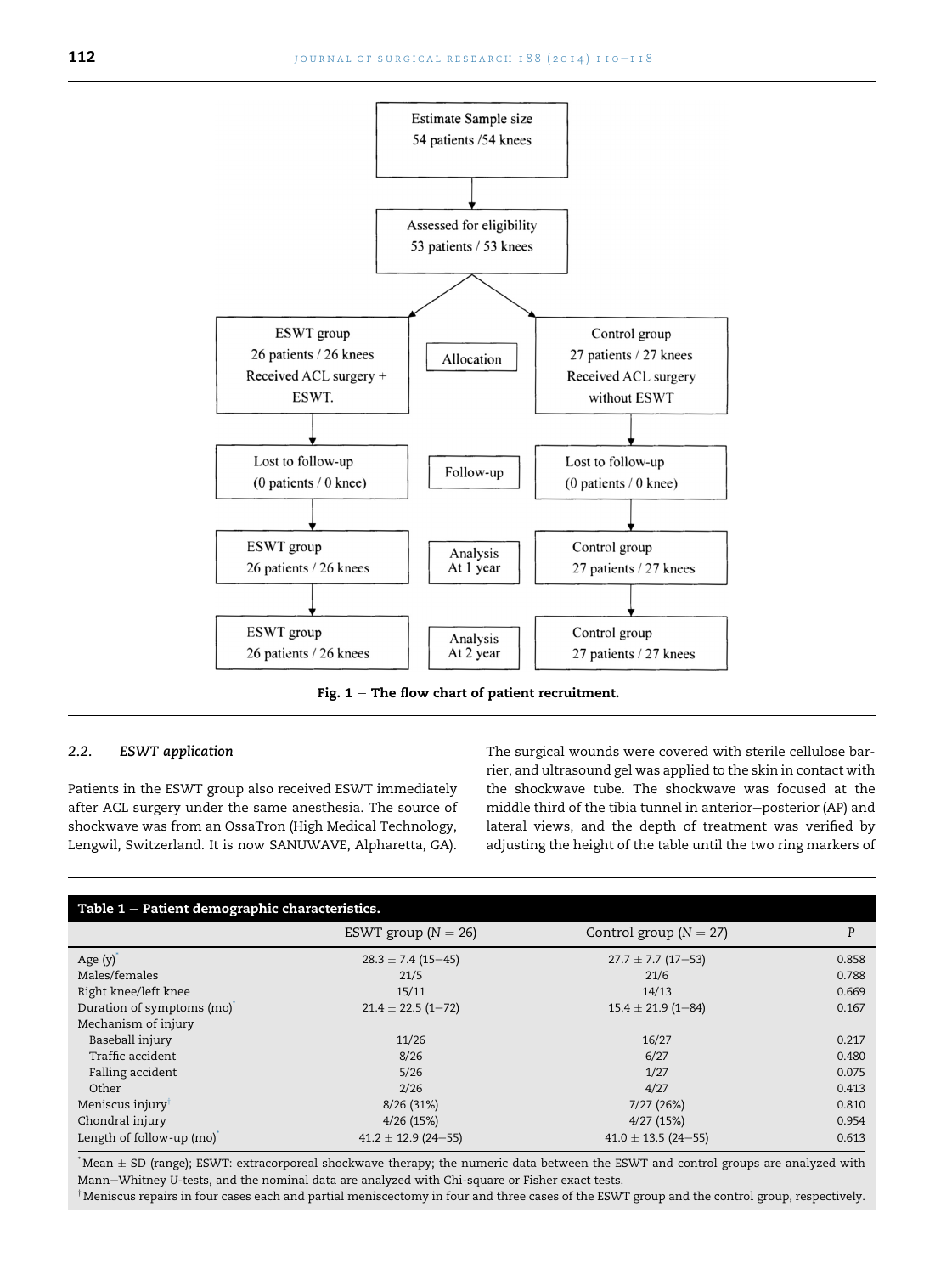

Fig.  $2-$  The C-arm imaging of the proximal tibia in lateral projection shows the depth of ESWT application. (Color version of figure is available online.)

the device synchronized on C-arm imaging (Fig. 2). Application of 1500 impulses of ESWT at 20 kV (equivalent to 0.298 mJ/  $mm<sup>2</sup>$  energy flux density) was administered to the middle third of the tibia tunnel in a single session. The dosage so chosen in this study was based on the results of another study [\[35\].](#page-8-0) For the study purposes, ESWT was applied only to the tibia tunnel. Immediately after ESWT application, the local area was checked for swelling, ecchymosis, hematoma, and so forth. Patients in the control group received no ESWT after ACL reconstruction.

Postoperatively, all patients received the same rehabilitation program that included crutch walking with partial weight bearing, range of knee motion, and quadriceps and hamstring exercises for 3-6 wk. Patients were discharged when they were capable of independent crutch walking and continued outpatient physical therapy. Full weight bearing was permitted after 6 wk.

#### 2.3. Clinical assessment and image study

The evaluations included clinical assessment, radiograph, bone mineral density (BMD), and MRI of the affected knee. Clinical assessments including Lysholm functional score, IKDC subjective score, and AP laxity of the knee were performed before treatment and at each follow-up visit. The AP knee laxity was evaluated with physical examination and KT-1000 arthrometer with 20-lb pull. The values of KT-1000 arthrometer represent the absolute values on the same knee before and after surgery. Radiographs of the knee in anteroposterior and lateral views were obtained at 1 wk after treatment and at each follow-up visit. Radiographs were used to evaluate the bony appearance and the changes of the tibia bone tunnel size at proximal 1/3, middle 1/3, and distal 1/3 on anteroposterior and lateral views. BMD in the region of interest around the tibia tunnel was performed at 1 wk (T0), 6 (T6 mo), and 24 mo (T24 mo) after treatment using dual energy x-ray absorptiometry. The BMD was used to assess the changes in bone density of the proximal tibia and distal femur.

MRI of the knee was performed at T0, T6 mo, and T24 mo after treatment. The imaging study was carried out using a 3.0 T MR system (Signa Excite HD, General Electric Medical Systems, Milwaukee, WI). Cyst formation or fluid collection in or around the tibia tunnel, if any, was documented. The baseline MRI protocol included proton-weighted coronal and sagittal, proton-weighted oblique coronal and oblique sagittal along the tibia tunnel axis, T1-weighted oblique axial, and fatsaturated proton-weighted oblique axial perpendicular to the long axis of tibia tunnel pulse sequences. The signal change of autograft, autograft-bone marrow interface, diameter, and area of the tibia tunnel on the MRI were recorded. The oblique axial fat-suppressed proton-weighted images were used to assess the autograft cross-sectional areas and autograft-bone interface [\(Fig. 3A](#page-4-0)). The middle portions of upper, middle, and lower third tibia tunnel images were captured using the PACS system and then analyzed in the Image-Pro Plus software (Media Cybernetics, Silver Spring, Maryland) [\[27,30\]](#page-8-0). The color threshold level within the software program was set to encompass the low-signal tendon autograft in the tibia tunnel for calculating autograft area. The corresponding screw area in tibia tunnel was measured digitally using a computergenerated best-fit circle [\(Fig. 3](#page-4-0)B) [\[27,30,36,37\]](#page-8-0). To minimize the measurement error due to variance of the corresponding cross-sectional areas taken by sequential MRI examinations, we used autograft-screw area ratio ( $ASR =$  autograft area over screw area) to represent cross-sectional area of the autograft. The ratios of ASR at T6 mo (ASRT6) divided by ASR at T0 (ASRT0), ASR at T24 mo (ASRT24) divided by ASRT0, and ASRT24 divided by ASRT6 were measured to represent the ratios of decreasing low-signal autograft between each two time sets. The healing of autograft was defined as loss of lowsignal autograft due to incorporation of the graft into the surrounding bone marrow on MRI images. Therefore, the integration ratio of the autograft at T6 mo or T24 mo could be obtained from the following formulas: integration ratio at T6 mo =  $1 - (ASRT6/ASRT0)$ , at T24 mo =  $1 - (ASRT24/ASRT0)$ , and at T6 mo to T24 mo  $= 1 - (ASRT24/ASRT6)$ . The integration ratios of the upper, middle, and lower third of the tibia tunnel were measured separately, and the mean of these three integration ratios was used to evaluate the effect of ESWT on tendon-bone healing.

The AP and medial-lateral (ML) diameters of the upper, middle, and lower third of the tibia tunnel were recorded using the oblique axial T1-weighted images ([Fig. 4A](#page-4-0) and B). The corresponding area of the tibia tunnel was calculated using the area of ellipse as  $\pi \times$  half AP diameter  $\times$  half ML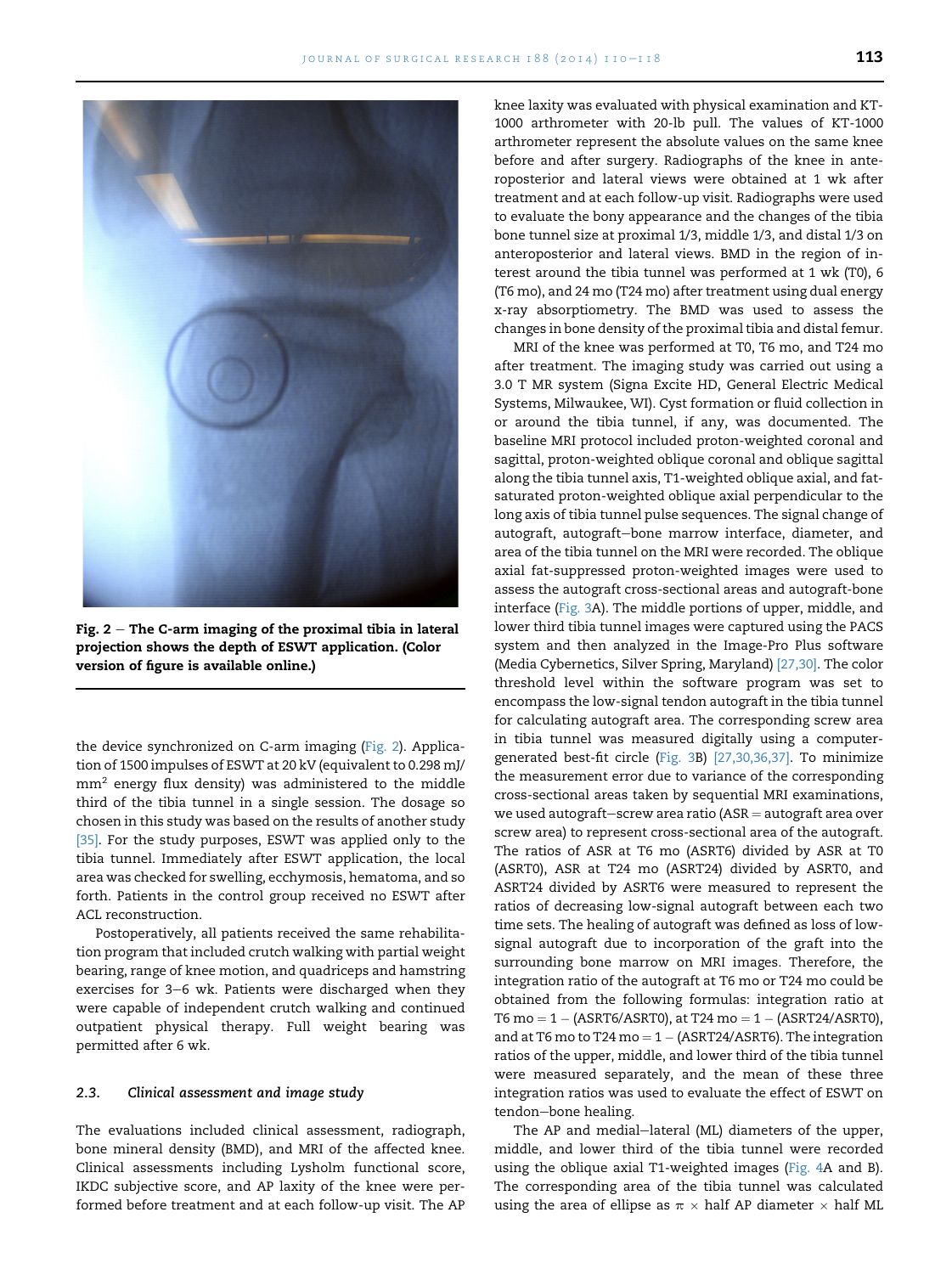<span id="page-4-0"></span>

Fig. 3 - MRI of a 31-y-old male patient of the ESWT group. (A) The fat-suppressed oblique axial proton-weighted MR image exhibits hypointense autograft (arrow) and screw (open arrow) in the upper third of the tibia tunnel immediately after surgery. Also noted is the edematous change of subcutis and Hoffa's fat pad. (B) Six months after ESWT treatment integration of the autograft with surrounding bone marrow of the tibia tunnel (open arrowhead) is evident. The best-fit circle of the screw is used for area calculations.

diameter. The enlargement ratios of AP diameter, ML diameter, and area of the tibia tunnel were measured by the values at T6 mo/values at T0, T24 mo/values at T0, and T24 mo/values at T6 mo. The mean enlargement ratio of upper, middle, and lower third of the tibia tunnel was used to analyze tunnel enlargement. Two radiologists blinded to the study design jointly performed the MRI interpretation.

#### 2.4. Statistical analysis

A power analysis revealed that for a power of 80% and  $\alpha = 0.05$ , a sample size of 27 patients in each group is required to achieve significance with a mean difference 6.5, standard deviation 4.5 on Lysholm score at 1 y after treatment. The data before and after treatment at 6 mo and 1 and 2 y within the same group were compared by Friedman test. If the Friedman test showed significant difference, Wilcoxon signed rank tests with Bonferroni correction were used to analyze the differences between each repeated measurement. The nominal and numeric data between the ESWT group and the control group were compared statistically with Chi-square and Mann-Whitney U-tests respectively. The statistical significance was set at  $P < 0.05$ .

# 3. Results

The patient demographic characteristics showed no significant differences between the two groups ([Table 1\)](#page-2-0). The Lysholm functional score, IKDC subjective score, and ligament laxity of the knee are summarized in [Table 2](#page-5-0). Compared with those data before treatment, significant improvements in functional score, IKDC subjective score, and ligament laxity of the knee were noted in both groups at 1 and 2 y after treatment (all  $P < 0.05$ ). However, the ESWT group showed



Fig. 4 - MRI of a 27-y-old male patient of the control group. (A) Oblique axial T1-weighted axial MR image depicts ACL autograft (open arrow) and screw (arrow) in the tibia tunnel immediately after surgery. (B) Apparent enlargement of the tibia tunnel (arrowhead) is noted 6 mo later.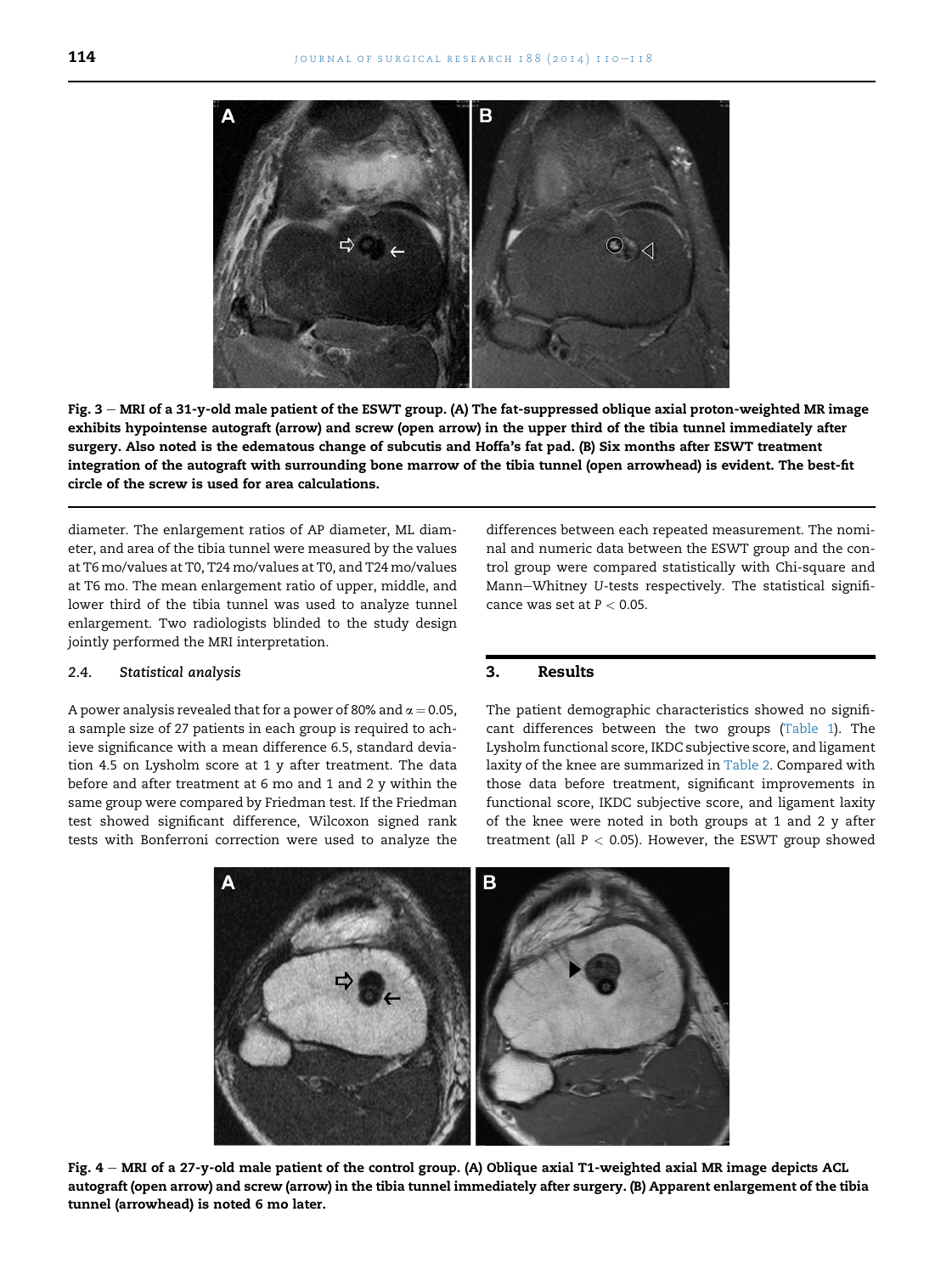<span id="page-5-0"></span>

| Table 2 – Lysholm function score, IKDC subjective score, and KT-1000 arthrometer for AP laxity of the knee. |                                        |                                     |                                         |         |  |
|-------------------------------------------------------------------------------------------------------------|----------------------------------------|-------------------------------------|-----------------------------------------|---------|--|
| Evaluation<br>$N = 26$ ESWT<br>$N = 27$ Control                                                             | Before Tx                              | At 1 y                              | At $2y$                                 | P       |  |
| Lysholm score                                                                                               |                                        |                                     |                                         |         |  |
| ESWT group                                                                                                  | 50.7 $\pm$ 14.4 (26-70) <sup>a</sup>   | 94.0 $\pm$ 4.9 (94–99) <sup>b</sup> | $95.0 \pm 4.6 (95 - 100)^{b}$           | < 0.001 |  |
| Control group                                                                                               | $46.2 \pm 16.7$ (21-75) <sup>a</sup>   | $87.3 \pm 6.4~(66 - 99)^{b}$        | $89.0 \pm 7.9(66 - 100)^{b}$            | < 0.001 |  |
| $P^{\dagger}$                                                                                               | 0.209                                  | < 0.001                             | 0.001                                   |         |  |
| IKDC score                                                                                                  |                                        |                                     |                                         |         |  |
| ESWT group                                                                                                  | $23.5 \pm 8.0$ (6.3-37.3) <sup>a</sup> | $60.7 \pm 4.5 (51.3 - 68.3)^{b}$    | $62.1 \pm 4.2$ (58.3–71.3) <sup>b</sup> | < 0.001 |  |
| Control group                                                                                               | $21.0 \pm 9.2$ (2.3-37.3) <sup>a</sup> | 56.2 ± 6.8 (32.3–64.3) <sup>b</sup> | $58.8 \pm 8.1 (32.3 - 71.3)^{b}$        | < 0.001 |  |
| $P^{\dagger}$                                                                                               | 0.285                                  | 0.080                               | 0.076                                   |         |  |
| KT-1000 (in mm)                                                                                             |                                        |                                     |                                         |         |  |
| ESWT group                                                                                                  | $8.2 \pm 2.4$ (5-13) <sup>a</sup>      | $3.0 \pm 1.3$ (0-5) <sup>b</sup>    | $2.4 \pm 1.0$ (1-4) <sup>b</sup>        | < 0.001 |  |
| Control group                                                                                               | $8.6 \pm 2.0$ (9-13) <sup>a</sup>      | $3.6 \pm 1.5$ $(1-7)^{b}$           | $3.4 \pm 1.4~(1-6)^{b}$                 | < 0.001 |  |
| $P^{\dagger}$                                                                                               | 0.516                                  | 0.188                               | 0.027                                   |         |  |

The data are expressed in mean  $\pm$  SD (range). Means with different letters (<sup>a</sup> or <sup>b</sup>) are significantly different (P < 0.05, Wilcoxon Signed Ranks Test for paired data with Bonferroni correction).

\* P: by Friedman test.

 $^\dagger$ P: compared between ESWT group and control group by Mann $-$ Whitney U-tests.

significantly better Lysholm functional score and AP laxity of the knee compared with the control group at 2 y ( $P = 0.001$  and 0.027, respectively), but the IKDC subjective score was not different between the two groups ( $P = 0.076$ ). The tibia tunnel size on radiograph at T0, T12 mo, and T24 mo and BMD values at T0, T6 mo, and T24 mo are shown in Table 3. The size of the tibia tunnel showed a trend of increase at T12 m and a decrease at T24 mo in both groups. Nevertheless, the size at the middle 1/3 of the tibia tunnel was significantly smaller in the ESWT group compared with the control group ( $P = 0.018$ ) suggesting that the changes in tibia tunnel size were more pronounced at the middle 1/3 where ESWT was applied. The changes in BMD values of the proximal tibia revealed no discernible difference between the two groups ( $P = 0.522$  and 0.984, respectively).

On MRI, the autograft appeared homogeneous and hypointense in the tibia tunnel at T0 that was similar to the signal characteristics of the native harvest tissue [\(Fig. 3A](#page-4-0)). Partial loss of hypointense autograft appearance and gradual healing into the surrounding bone marrow of the tibia tunnel were observed at T6 mo and T24 mo in both the groups. The mean ASRs and integration ratios of the ACL autograft in the tibia tunnel at T0, T6 mo and T24 mo are summarized in the [Table 4](#page-6-0). Overall, gradual reduction of the autograft area with time was noted in both groups. The mean ASRs in the ESWT group at T6 mo and T24 mo were significantly smaller than those in the control group ( $P = 0.002$  and  $< 0.001$ , respectively). Compared to the autograft at T0, the mean integration ratios at T6 mo and T24 mo in the ESWT group were significantly better than those in the control group ( $P = 0.001$  and <0.001).

| Table 3 - Tibia tunnel size on radiographs and BMD around tibia tunnel. |                                          |                                          |                                          |               |  |
|-------------------------------------------------------------------------|------------------------------------------|------------------------------------------|------------------------------------------|---------------|--|
| Tibia tunnel (in mm)<br>$N = 26$ , ESWT<br>$N = 27$ Control             | At T <sub>0</sub>                        | At T <sub>12</sub> mo                    | At T24 mo                                | $P^{\dagger}$ |  |
| ESWT group                                                              |                                          |                                          |                                          |               |  |
| Proximal 1/3                                                            | $10.8 \pm 1.6$ (7.1–12.8) <sup>a</sup>   | $10.9 \pm 1.7$ (7.6–13.7) <sup>a</sup>   | $10.7 \pm 1.4$ (8.5–13.1) <sup>a</sup>   | 0.307         |  |
| Middle 1/3                                                              | $10.7 \pm 1.8$ (6.7–13.8) <sup>a</sup>   | $10.6 \pm 1.7$ (7.6–13.5) <sup>a</sup>   | $8.8 \pm 0.9$ (7.1–10.3) <sup>b</sup>    | 0.046         |  |
| Distal 1/3                                                              | $9.9 \pm 2.3$ (4.8-14.5) <sup>a</sup>    | $9.7 \pm 2.0$ (5.8–13.0) <sup>a</sup>    | $9.2 \pm 0.8$ (7.8–1.5) <sup>a</sup>     | 0.706         |  |
| Control group                                                           |                                          |                                          |                                          |               |  |
| Proximal 1/3                                                            | $10.3 \pm 1.6 (7.4 - 14.8)^{a}$          | $10.1 \pm 2.2$ (6.3–15.2) <sup>a</sup>   | $10.3 \pm 1.9$ (10.4–13.1) <sup>a</sup>  | 0.223         |  |
| $P^{\dagger}$                                                           | 0.141                                    | 0.149                                    | 0.620                                    |               |  |
| Middle 1/3                                                              | $10.9 \pm 2.5 (7.4 - 18.9)^a$            | $10.1 \pm 2.1$ (6.7–14.1) <sup>a</sup>   | $10.1 \pm 1.5$ (9.7–12.4) <sup>a</sup>   | 0.683         |  |
| $P^{\dagger}$                                                           | 0.875                                    | 0.424                                    | 0.018                                    |               |  |
| Distal 1/3                                                              | $9.7 \pm 1.5$ (7.1–14.5) <sup>a</sup>    | $9.6 \pm 2.1$ (5.9–12.8) <sup>a</sup>    | $9.4 \pm 1.5 (7.4 - 12.5)^a$             | 0.611         |  |
| $P^{\dagger}$                                                           | 0.925                                    | 0.964                                    | 0.577                                    |               |  |
| BMD (g/cm <sup>2</sup> )                                                | At T <sub>0</sub>                        | At T6 mo                                 | At T24 mo                                |               |  |
| ESWT group                                                              | $0.89 \pm 0.22$ (0.56-1.31) <sup>a</sup> | $0.81 \pm 0.17$ (0.34–0.11) <sup>a</sup> | $0.86 \pm 0.17$ (0.60-1.22) <sup>a</sup> | 0.662         |  |
| Control group                                                           | $0.88 \pm 0.13$ (0.72-1.24) <sup>a</sup> | $0.8 \pm 0.19$ (0.32-1.33) <sup>a</sup>  | $0.81 \pm 0.2$ (0.19-1.03) <sup>a</sup>  | 0.920         |  |
| $P^{\dagger}$                                                           | 0.833                                    | 0.522                                    | 0.984                                    |               |  |

Means with different letters ( $^{\rm a}$  or  $^{\rm b}$ ) are significantly different (P < 0.05, Wilcoxon Signed Ranks Test for paired data with Bonferroni correction). \* P: By Friedman test.

 $^\dagger$ P: compared between ESWT group and control group by Mann $-$ Whitney U-tests.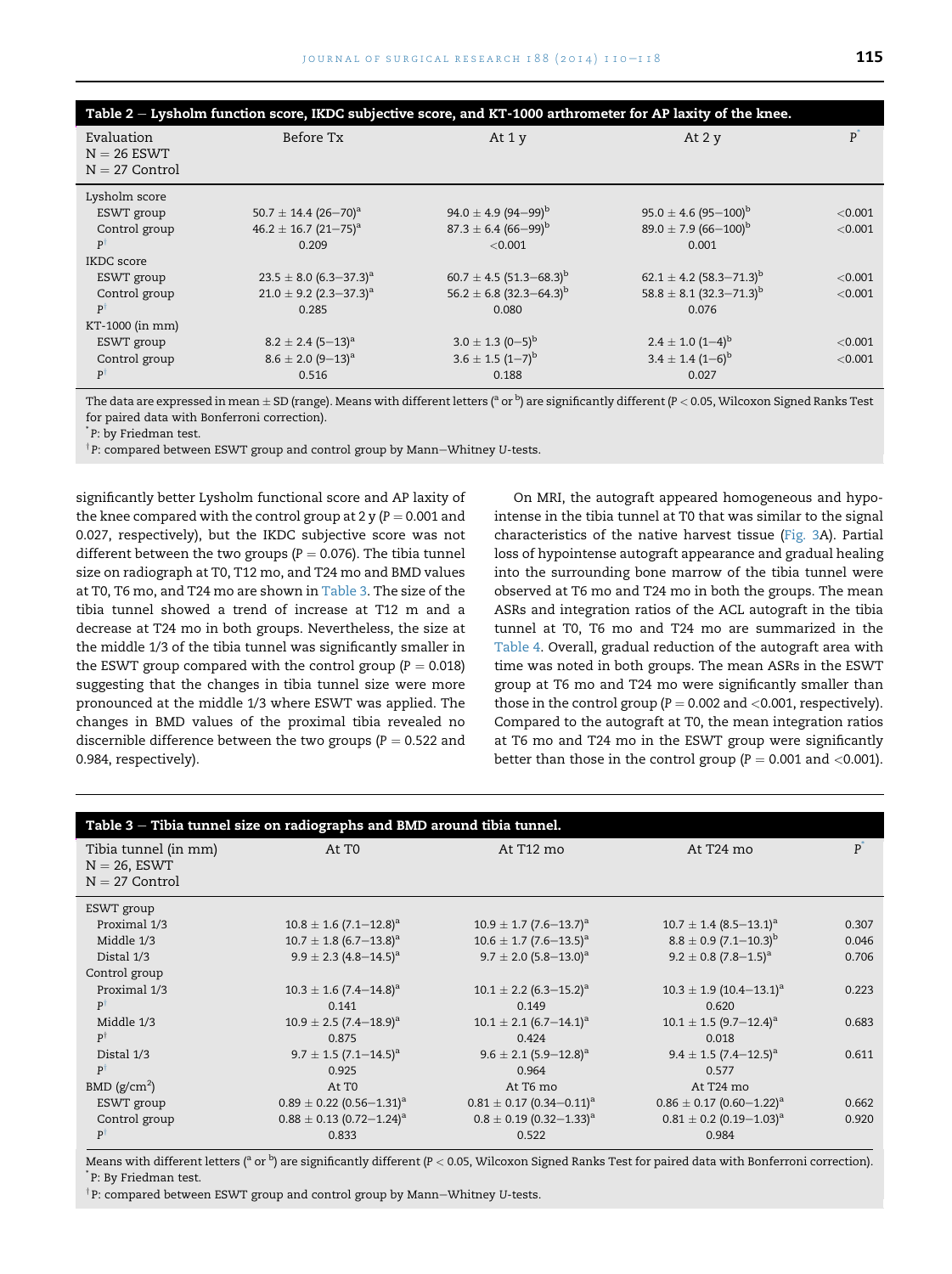| Ratios                         | ESWT group (mean $\pm$ SD) | Control group (mean $\pm$ SD) | P       |
|--------------------------------|----------------------------|-------------------------------|---------|
| Autograft screw ratio          |                            |                               |         |
| T <sub>0</sub>                 | $4.03 \pm 1.16$            | $4.08 \pm 0.92$               | 0.652   |
| T6 mo                          | $1.28 \pm 0.74$            | $1.91 \pm 0.75$               | 0.002   |
| T <sub>24</sub> mo             | $0.60 \pm 0.35$            | $1.11 \pm 0.32$               | < 0.001 |
| Autograft integration ratio    |                            |                               |         |
| T6 mo/T0                       | $0.68 \pm 0.15$            | $0.51 \pm 0.19$               | 0.001   |
| T24 mo/T0                      | $0.85 \pm 0.73$            | $0.74 \pm 0.08$               | < 0.001 |
| T24 mo/T6 mo                   | $0.45 \pm 0.19$            | $0.39 \pm 0.19$               | 0.270   |
| Tibia tunnel enlargement ratio |                            |                               |         |
| AP diameter                    |                            |                               |         |
| T6 mo/T0                       | $1.12 \pm 0.11$            | $1.21 \pm 0.13$               | 0.018   |
| T24 mo/T0                      | $1.08 \pm 0.26$            | $1.25 \pm 0.18$               | 0.001   |
| T24 mo/T6 mo                   | $0.96 \pm 0.17$            | $1.03 \pm 0.13$               | 0.134   |
| ML diameter                    |                            |                               |         |
| T6 mo/T0                       | $1.11 \pm 0.11$            | $1.19 \pm 0.15$               | 0.024   |
| T24 mo/T0                      | $0.98 \pm 0.13$            | $1.13 \pm 0.13$               | < 0.001 |
| T24 mo/T6 mo                   | $0.89 \pm 0.10$            | $0.95 \pm 0.07$               | 0.022   |
| Area                           |                            |                               |         |
| T6 mo/T0                       | $1.25 \pm 0.21$            | $1.45 + 0.29$                 | 0.008   |
| T24 mo/T0                      | $1.05 \pm 0.30$            | $1.42 \pm 0.25$               | < 0.001 |
| T24 mo/T6 mo                   | $0.86 \pm 0.24$            | $0.98 \pm 0.14$               | 0.006   |

<span id="page-6-0"></span>Table 4 – The mean autograft screw ratios, autograft integration ratios, and enlargement ratios of diameters and areas of the tibia tunnels on MR images for the patients in ESWT and control groups.

T0, T6 mo, and T24 mo: 1 wk and 6 and 24 mo after treatment; Autograft screw ratio = mean autograft cross-sectional area/screw cross-sectional area; Integration ratio =  $1 -$  (autograft screw ratio at T6 mo or T24 mo/autograft area ratio at T0 or T6 mo); Enlargement ratio = the value of diameter or area at T6 mo or T24 mo/the value of diameter or area at T0 or T6 mo; All P values are analyzed by Mann-Whitney U-tests.

However, no significant difference was demonstrated on the data between the T24 mo and T6 mo in both groups ( $P = 0.270$ ). The enlargement ratios of diameters and areas of the tibia tunnel on MRI are also listed in the Table 4. Compared with the values at T0, all enlargement ratios at T6 mo and T24 mo in AP diameters, ML diameters, and areas in ESWT group were significantly lower than those in the control group (all  $P < 0.05$ ). The enlargement ratio of the ML diameter and area in ESWT group at T24 mo/T6 mo appeared significantly lower than that in the control group ( $P = 0.022$  and 0.006, respectively). Cyst formation or fluid collection in or around the tibia tunnel was not noticed in either group.

#### 3.1. Complications

There were no systemic or local complications or ESWT device related problems. There were no infection, deep vein thrombosis, stiff knee, or neurovascular complications. Five cases in the ESWT group and seven cases in the control group showed quadriceps atrophy >2.0 cm, and the problems improved with outpatient physical therapy and home exercise. Six cases in the ESWT group and eight cases in the control group complained of donor site morbidity including local tenderness, itching and numbness, and all improved with conservative treatments. Graft failure as defined >5 mm anterior laxity was seen in one case at 1 y and three cases at 2 y in the control group, and none in the ESWT group.

# 4. Discussion

The results of the present study showed that the application of ESWT to the bone tunnel significantly improved the functional outcome and decreased the tibia tunnel enlargement after hamstring autograft ACL reconstruction compared with the control group. The healing of tendon to bone in a bone tunnel continues to be debated  $[2,4]$ . Many studies attempted to improve the healing between tendon and bone with different materials and methods. Some achieved limited success, but none showed consistent results  $[14-21]$  $[14-21]$ . Some authors reported that autograft ligamentization in the bone tunnel after ACL reconstruction was ascribed to ensuing vascularization of perigraft soft tissue with subsequent synovialization and remodeling [\[1,36\]](#page-7-0). Other studies reported that the maturation of the tendon-bone interface completed from 6 to 12 mo after ACL reconstruction  $[8,37]$ . Before autograft maturation has taken place, it is necessary that temporary fixation of the autograft for autograft protection after ACL reconstruction. Many factors may affect the outcome of ACL reconstruction including tunnel placement, fixation type, and autograft tension [\[9,28\]](#page-7-0). Prior studies showed that ESWT induces the ingrowth of neovascularization with upregulation of angiogenic growth factors, improves blood perfusion, and tissue regeneration [\[22,24\]](#page-8-0). It is reasonable to believe that the application of ESWT improves the outcome and decreases the bone tunnel enlargement after ACL reconstruction via the increases of vascularity and tissue regeneration.

In clinical setting, MRI is considered to be the best method in evaluation of the healing of tendon to bone at the tendon-bone interface after ACL reconstruction in human subjects  $[27-31]$  $[27-31]$ . The implication of bone tunnel enlargement after ACL reconstruction and subsequent mechanical instability is still debated  $[25-30]$  $[25-30]$  $[25-30]$ . Both radiograph and MRI can be used to evaluate the bone tunnel enlargement after ACL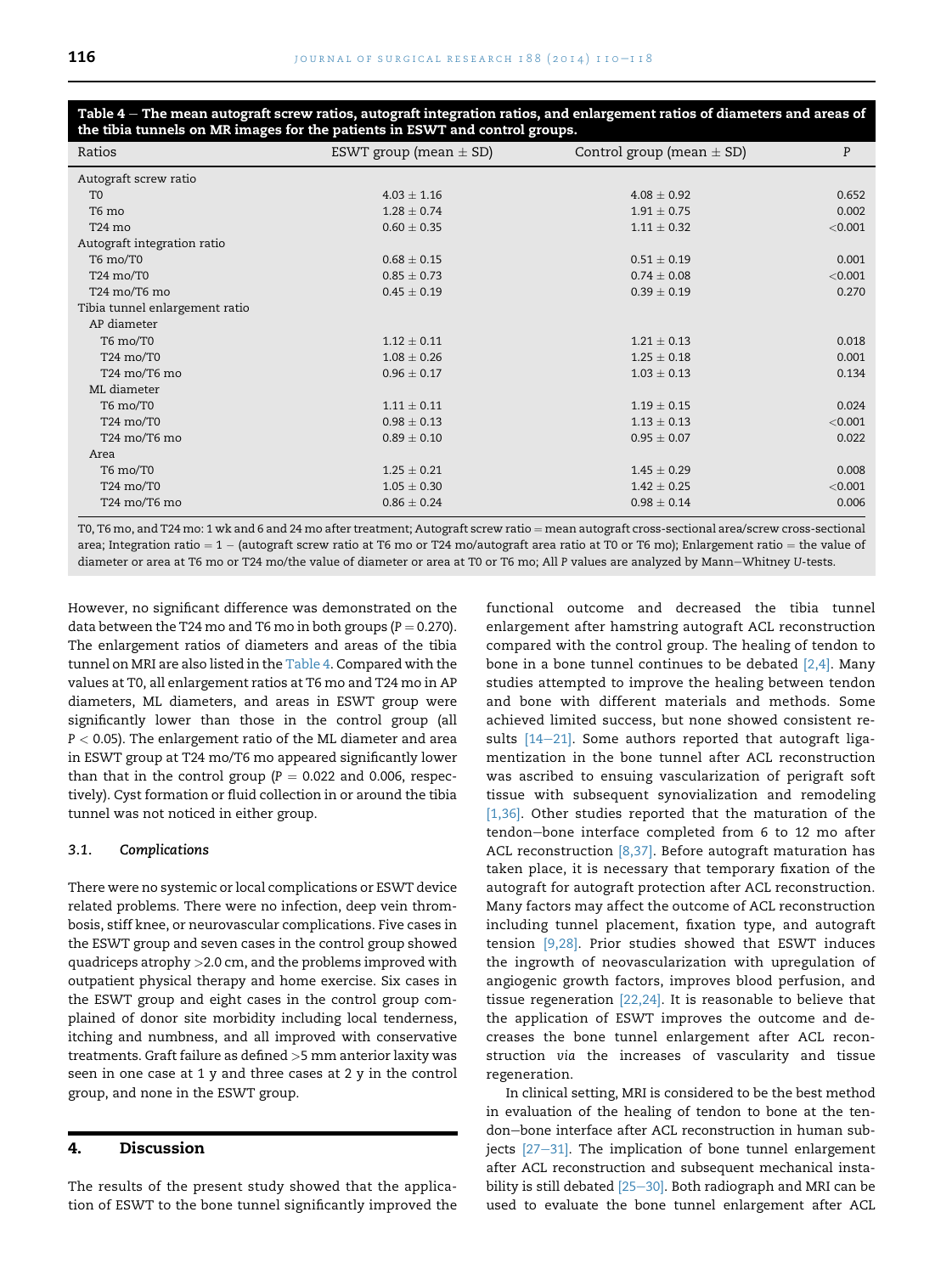<span id="page-7-0"></span>surgery. However, MRI provides more precise information at the tendon-bone interface including the integration of the autograft, the contact and the gap, if any, between tendon and bone, the enlargement of bone tunnel, and the overall healing of tendon to bone. The functional outcomes after ACL reconstruction should be assessed in conjunction with clinical assessment, ligament stability, radiographs, and MRI studies. Better functional outcomes are parallel to the integrity of the autograft and healing of tendon to bone as shown on MRI. In our study, the ESWT group exhibited significantly smaller middle third of the tibia tunnel on X-ray at 2 y, and significantly less enlargement of the tibia tunnel in AP diameter, ML diameter, and area of the tibia tunnel on MRI. Several reports addressed that the tibia tunnel enlargement might play a pivotal role in the ultimate laxity of the autograft [\[25,29,30\].](#page-8-0) However, other studies reported no correlation between tibia tunnel enlargement, knee stability, joint function, and patient satisfaction scores after ACL reconstruction in short-term  $[26-28]$  $[26-28]$  $[26-28]$ . In this study, the ESWT-treated knees showed a better Lysholm score and AP laxity of the knee when compared with the control group. Furthermore, MRI exhibited significant decrease of tibia tunnel enlargement at 6 and 24 mo after treatment.

#### 4.1. Limitations

There are limitations in this study. The follow-up time of this study was relatively short, and the functional results presented in this study may prove to be different in longterm follow-up. The evaluation of tendon-bone integration was based on radiograph and MRI evaluation, and no histologic examination of the biopsy specimen was used. MRI is considered to be the best method in the evaluation of the healing of tendon to bone at the tendon-bone interface after ACL reconstruction. MRI provides more precise information at the tendon-bone interface including the integration of the autograft, the contact, and the gap compared with X-ray examination. Nevertheless, the tendon-bone healing cannot be claimed without a biopsy. The integration of tendon graft to bone in bone tunnel may represent graft maturation rather than ligamentization with Sharpey fibers. The changes in the size of bone tunnel may be affected by many factors including drilling of the tunnel and fixation types. It is difficult to ascertain that the application of ESWT can affect the bone metabolism more than drilling of the bone tunnel. Furthermore, the dosage of EWST so chosen in this study was based on our previous experience, and the optimal dosage of EWST is unknown. Finally, the concomitant surgery for meniscus tear and chondral lesion may have impact on the functional outcome after ACL reconstruction.

# 5. Conclusions

Application of ESWT significantly improves the subjective Lysholm score and decreases middle 1/3 tibia tunnel enlargement after single hamstring autograft ACL reconstruction.

#### Acknowledgment

The authors acknowledge funding in total or in part for this research. The funding source was National Science Council (NSC96-2314-B-182A-143) and Chang Gung Research Fund (CMRPG8B1291).

# Disclosure

The authors reported no proprietary or commercial interest in any product mentioned or concept discussed in this article.

#### references

- [1] [Amiel D, Kleiner JB, Roux RD, Harwood FL, Akeson WH. The](http://refhub.elsevier.com/S0022-4804(14)00090-0/sref1) [phenomenon of ''ligamentization'': anterior cruciate](http://refhub.elsevier.com/S0022-4804(14)00090-0/sref1) [ligament reconstruction with autogenous patellar tendon. J](http://refhub.elsevier.com/S0022-4804(14)00090-0/sref1) [Orthop Res 1986;4:162. PMID: 3712125.](http://refhub.elsevier.com/S0022-4804(14)00090-0/sref1)
- [2] [Arnoczky SP, Torzilli PA, Warren RF, Allen AA. Biologic](http://refhub.elsevier.com/S0022-4804(14)00090-0/sref2) [fixation of ligament prosthesis and augmentations. An](http://refhub.elsevier.com/S0022-4804(14)00090-0/sref2) [evaluation of bone ingrowth in the dog. Am J Sports Med](http://refhub.elsevier.com/S0022-4804(14)00090-0/sref2) [1988;16:106. PMID: 2967642](http://refhub.elsevier.com/S0022-4804(14)00090-0/sref2).
- [3] [Bosch U, Kasperczyk W, Reinert C, Oestern HJ, Tscherne H.](http://refhub.elsevier.com/S0022-4804(14)00090-0/sref3) [Healing at graft fixation site under functional conditions in](http://refhub.elsevier.com/S0022-4804(14)00090-0/sref3) [posterior cruciate ligament reconstruction: a morphological](http://refhub.elsevier.com/S0022-4804(14)00090-0/sref3) [study in sheep. Arch Orthop Trauma Surg 1989;108:154.](http://refhub.elsevier.com/S0022-4804(14)00090-0/sref3) [PMID: 2730297](http://refhub.elsevier.com/S0022-4804(14)00090-0/sref3).
- [4] [Bosch U, Kasperczyk WJ. Healing of the patellar tendon](http://refhub.elsevier.com/S0022-4804(14)00090-0/sref4) [autograft after posterior cruciate ligament reconstruction](http://refhub.elsevier.com/S0022-4804(14)00090-0/sref4)  $$ [a process of ligamentization? An experimental study in](http://refhub.elsevier.com/S0022-4804(14)00090-0/sref4) [a sheep model. Am J Sports Med 1992;20:558. PMID:](http://refhub.elsevier.com/S0022-4804(14)00090-0/sref4) [2730297.](http://refhub.elsevier.com/S0022-4804(14)00090-0/sref4)
- [5] [Forward AD, Cowan RJ. Tendon suture to bone: an](http://refhub.elsevier.com/S0022-4804(14)00090-0/sref5) [experimental investigation in rabbits. J Bone Joint Surg Am](http://refhub.elsevier.com/S0022-4804(14)00090-0/sref5) [1963;45:807.](http://refhub.elsevier.com/S0022-4804(14)00090-0/sref5)
- [6] [Hausman M, Bain S, Ribin C. Reluctance of metaphyseal bone](http://refhub.elsevier.com/S0022-4804(14)00090-0/sref6) [to heal to tendon: histologic evidence for poor mechanical](http://refhub.elsevier.com/S0022-4804(14)00090-0/sref6) [strength. Trans Orthop Res Soc 1989;14:277.](http://refhub.elsevier.com/S0022-4804(14)00090-0/sref6)
- [7] [Kernwein G, Fahey J, Garrison M. The fate of tendon, fascia](http://refhub.elsevier.com/S0022-4804(14)00090-0/sref7) [and elastic connective tissue transplanted into bone. Ann](http://refhub.elsevier.com/S0022-4804(14)00090-0/sref7) [Surg 1938;108:285. PMID: 17857233.](http://refhub.elsevier.com/S0022-4804(14)00090-0/sref7)
- [8] [Rodeo SA, Arnoczky SP, Torzilli PA, Hidaka C, Warren RF.](http://refhub.elsevier.com/S0022-4804(14)00090-0/sref8) [Tendon-healing in a bone tunnel. A biomechanical and](http://refhub.elsevier.com/S0022-4804(14)00090-0/sref8) [histological study in the dog. J Bone Joint Surg Am 1993;75:](http://refhub.elsevier.com/S0022-4804(14)00090-0/sref8) [1795. PMID: 8258550.](http://refhub.elsevier.com/S0022-4804(14)00090-0/sref8)
- [9] [Whiston TB, Walmsley R. Some observations on the](http://refhub.elsevier.com/S0022-4804(14)00090-0/sref9) [reactions of bone and tendon after tunneling of bone and](http://refhub.elsevier.com/S0022-4804(14)00090-0/sref9) [insertion of tendon. J Bone Joint Surg Br 1960;42:377. PMID:](http://refhub.elsevier.com/S0022-4804(14)00090-0/sref9) [13855359.](http://refhub.elsevier.com/S0022-4804(14)00090-0/sref9)
- [10] [Hashimoto Y, Yoshida G, Toyoda H, Takaoka K. Generation](http://refhub.elsevier.com/S0022-4804(14)00090-0/sref10) [of tendon-to-bone interface ''enthesis'' with use of](http://refhub.elsevier.com/S0022-4804(14)00090-0/sref10) [recombinant BMP-2 in a rabbit model. J Orthop Res 2007;25:](http://refhub.elsevier.com/S0022-4804(14)00090-0/sref10) [1415. PMID: 17557323.](http://refhub.elsevier.com/S0022-4804(14)00090-0/sref10)
- [11] [Martinek V, Latterman C, Usas A, et al. Enhancement of](http://refhub.elsevier.com/S0022-4804(14)00090-0/sref11) [tendon-bone integration of anterior cruciate ligament grafts](http://refhub.elsevier.com/S0022-4804(14)00090-0/sref11) [with bone morphogenetic protein-2 gene transfer: a](http://refhub.elsevier.com/S0022-4804(14)00090-0/sref11) [histological and biomechanical study. J Bone Joint Surg Am](http://refhub.elsevier.com/S0022-4804(14)00090-0/sref11) [2002;84:1123. PMID: 12107310.](http://refhub.elsevier.com/S0022-4804(14)00090-0/sref11)
- [12] [Reddi AH. Role of morphogenetic proteins in skeletal tissue](http://refhub.elsevier.com/S0022-4804(14)00090-0/sref12) [engineering and regeneration. Nat Biotechnol 1998;16:247.](http://refhub.elsevier.com/S0022-4804(14)00090-0/sref12) [PMID: 9528003.](http://refhub.elsevier.com/S0022-4804(14)00090-0/sref12)
- [13] [Rodeo SA, Suzuki K, Deng XH, Wozney J, Warren RF. Use of](http://refhub.elsevier.com/S0022-4804(14)00090-0/sref13) [recombinant human bone morphogenetic protein-2 to](http://refhub.elsevier.com/S0022-4804(14)00090-0/sref13)